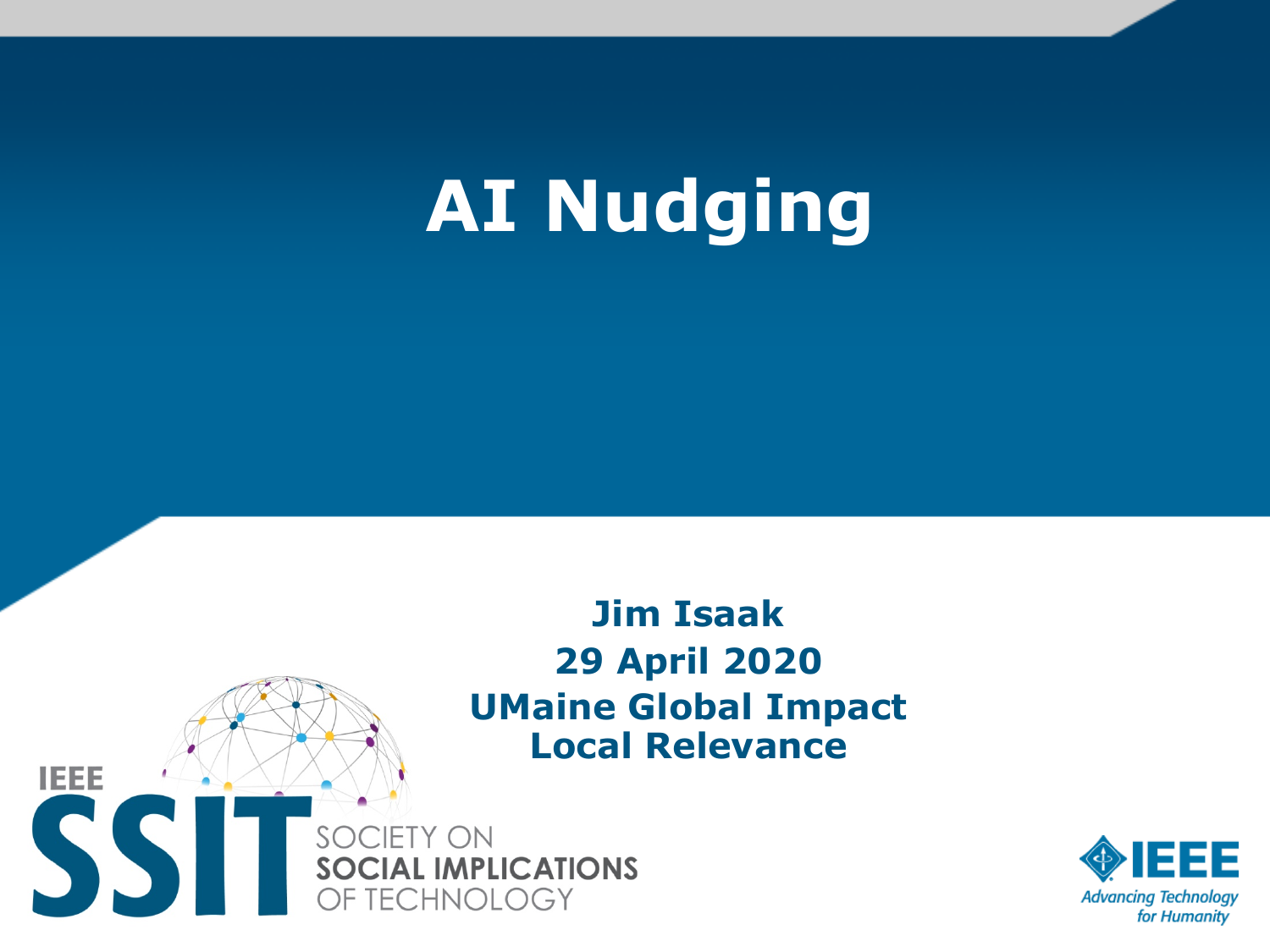## **Quick Bio**

#### **IEEE USA**

**Chair: [Committee on Communications Policy \(](https://ieeeusa.org/volunteers/committees/ccp/)privacy, security, 5G…)**

**Member: [AI & Autonomous Systems Committee](https://ieeeusa.org/volunteers/committees/aiaspc/)** 

#### **IEEE Standards**

*[Member: The IEEE Global Initiative on Ethics of](https://standards.ieee.org/industry-connections/ec/autonomous-systems.html)  Autonomous and Intelligent Systems*

*IEEE Collaboratec*

*[Digital Trust and Privacy Community](https://ieee-collabratec.ieee.org/app/community/1304/Digital-Privacy-and-Trust/activities)*

**President Emeritus – [IEEE Computer Society](http://www.computer.org/) 2015 VP, [IEEE Society on Social Implications of Technology](http://www.technologyandsociety.org/)**

*My current focus is on raising awareness of the potential for personal Internet tracking applied to digital persuasion and propaganda*

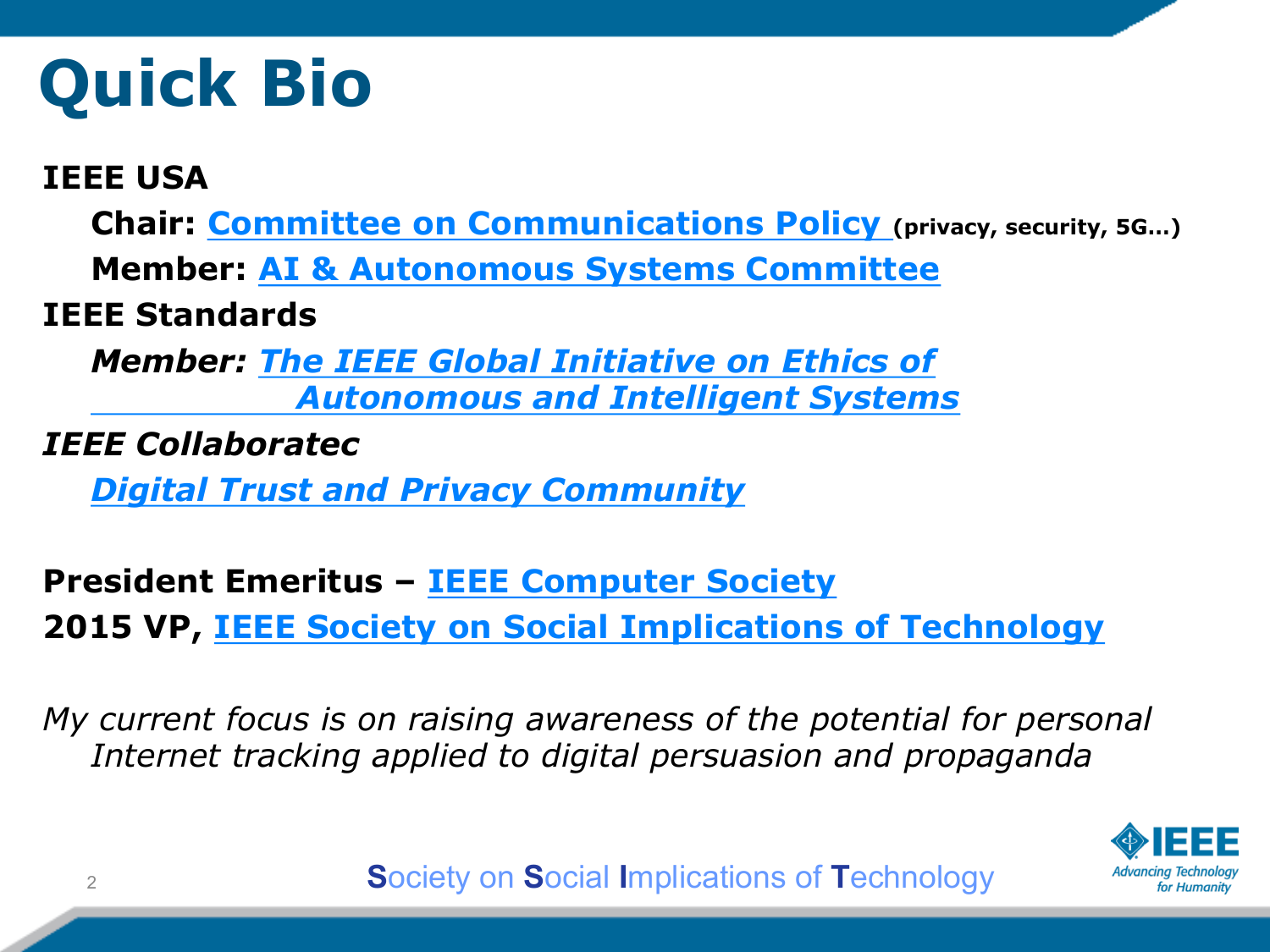## **Pervasive, Invasive, Persuasive**

- Advertising is a major internet revenue source (Google, Facebook, Amazon…)
	- Individual profiles =>optimal targeting (personality characteristics, income, gender preferences, etc.)
	- Message personalization=>max impact
- These are targeted AI applications – Potentially "Black box" (And unlike SciFi, the AI's can't explain)

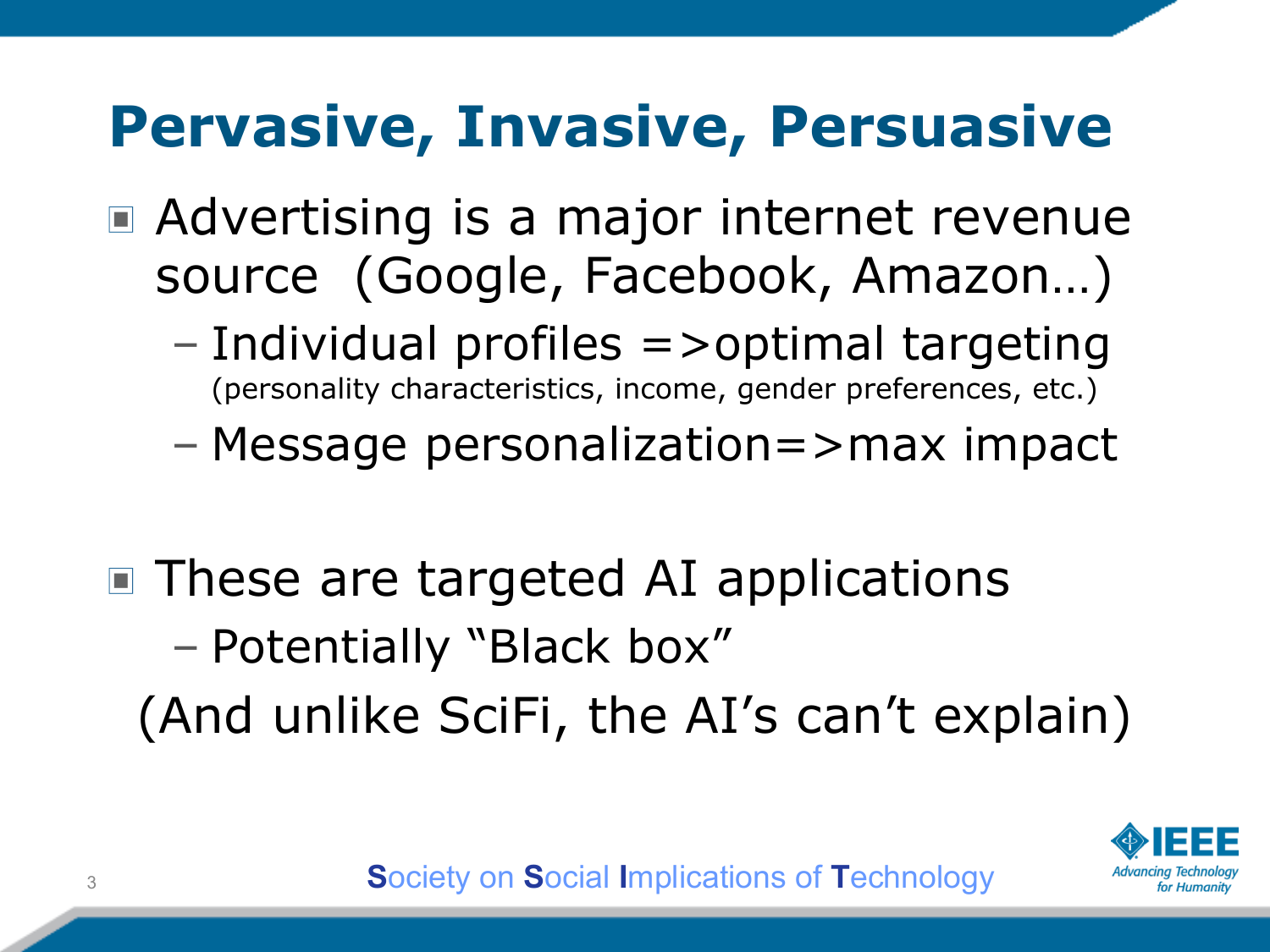### **A Critical AI question**

*You can fool some of the people all of the time, you can fool all of the people some of the time, but you can't fool all of the people all of the time.*

Can you fool a sufficient number of the people a sufficient amount of the time?

Or – can AI driven persuasion substantially impact human agency?

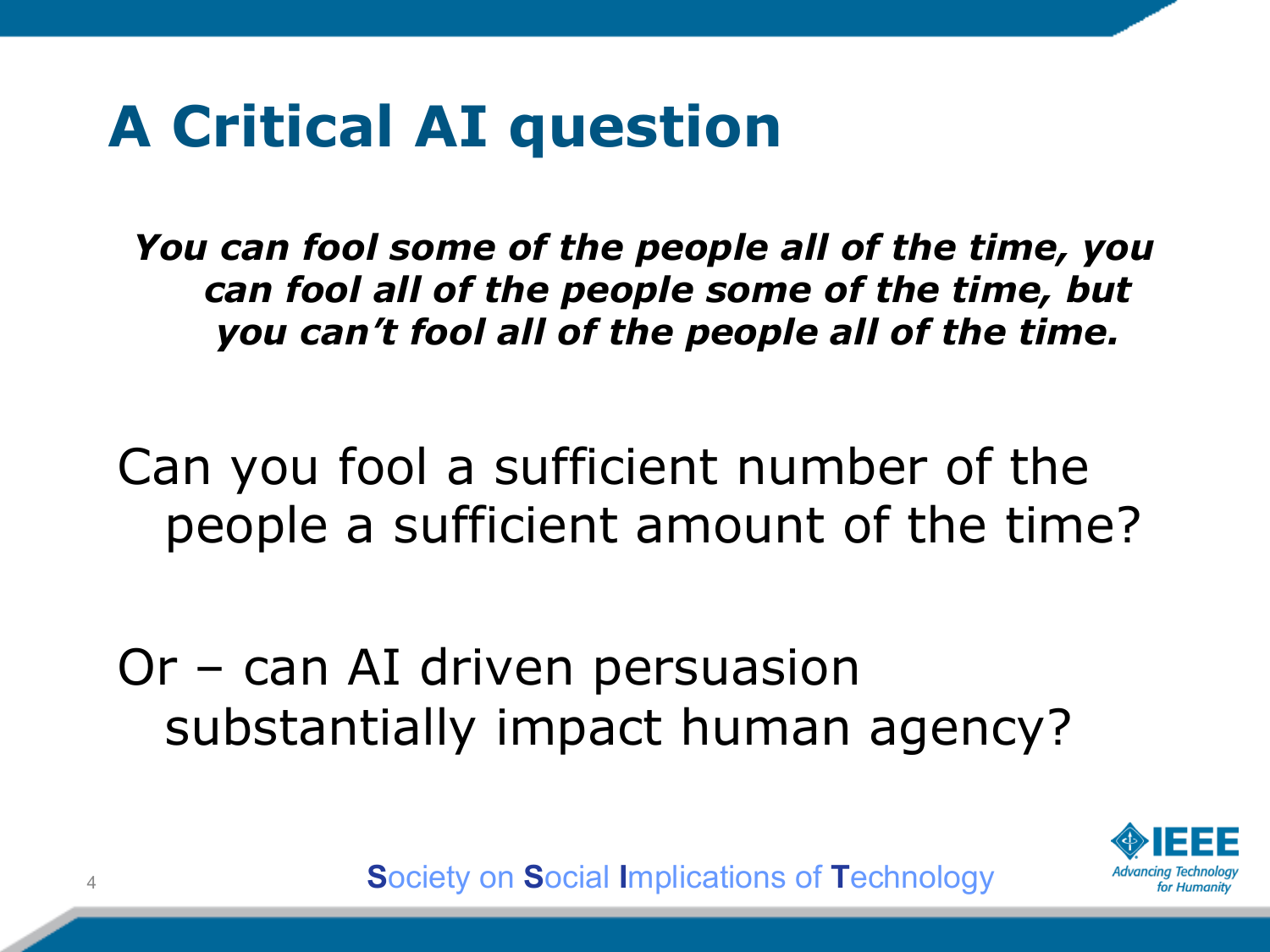### Some relevant resources

**E** IEEE's AI Ethics work, esp: P7008 - Standard for Ethically Driven Nudging for **Robotic, Intelligent and Autonomous Systems** 

#### **D** Online talks:

- Zeynep Tufekci on an AI powered dystopia
- Michael Kosinski on analytics & privacy
- Syllabus resources for my classes in this area
	- https://is.gd/AI\_SM